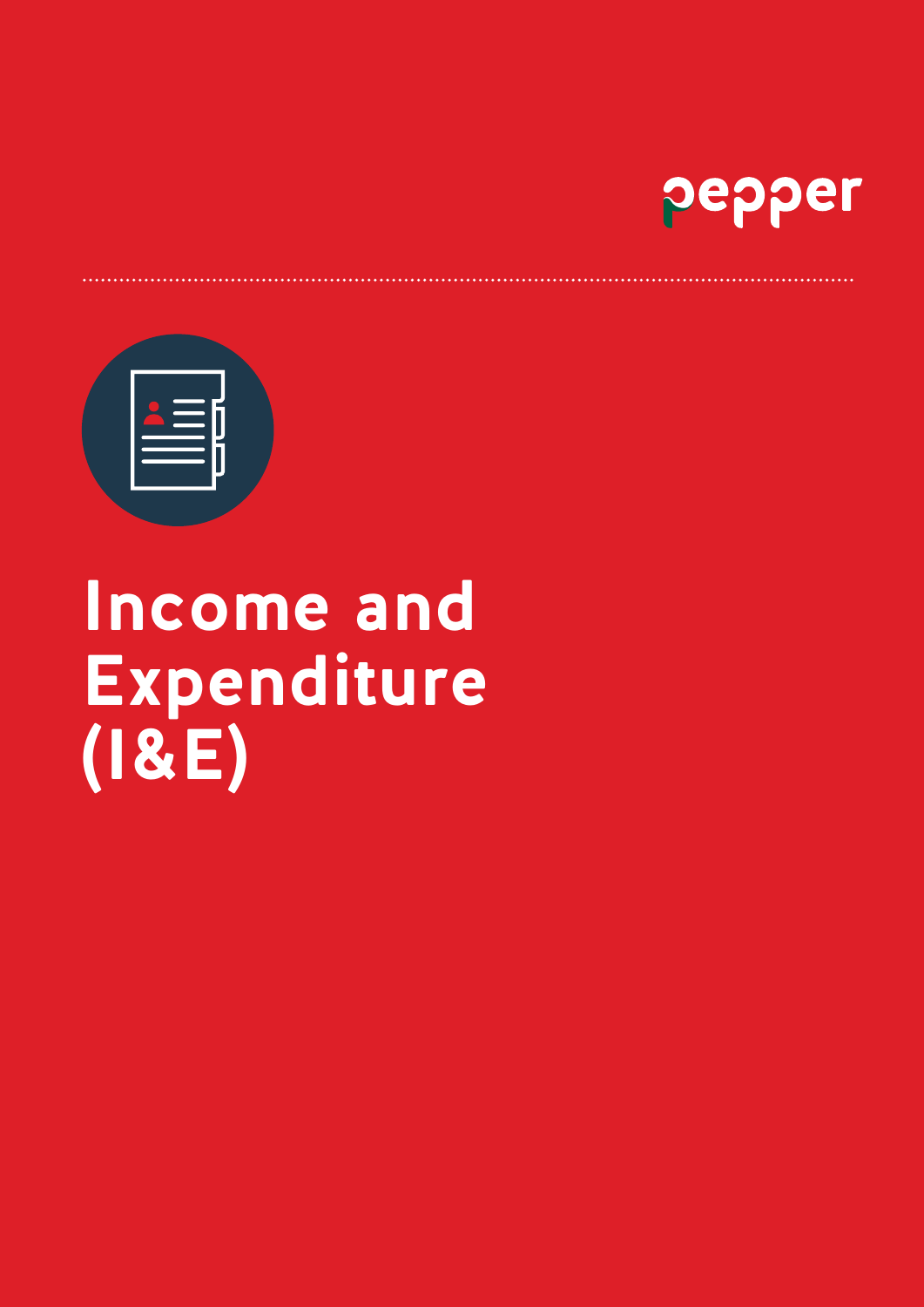

### **Information to help you with completing the Income & Expenditure (I&E). Please read carefully**

To complete the I&E, please use the **Guide to completing a Standard Financial Statement** published by the Central Bank and available on its website, www.centralbank.ie/consumer-hub/consumer-guides.

.........

**For information**, all the terms in blue are explained in **Appendix 1** available at the end of this document. Please refer to this Appendix as you complete the I&E.

**Appendix 2** provides a checklist of all documents which may be required to complete your I&E. Please note we may request additional documents from you if necessary to the assessment of your I&E.

| <b>SECTION</b>                                             | THIS SECTION ASKS FOR?                                                                                                                                                                                                                                                | <b>TICK WHEN</b><br><b>COMPLETED</b> |
|------------------------------------------------------------|-----------------------------------------------------------------------------------------------------------------------------------------------------------------------------------------------------------------------------------------------------------------------|--------------------------------------|
| <b>Section A</b><br>My details                             | Details about your personal circumstances, your name, address, occupation and the<br>number of people living in your household.                                                                                                                                       |                                      |
| <b>Section B</b><br>My mortgage                            | Details about your mortgage on your primary residence, that is, the residential<br>property you occupy as your primary residence, or the only residential property<br>you own. This section also helps you to better understand the key elements of<br>your mortgage. |                                      |
| <b>Section C</b><br>My monthly<br>income                   | Details on all your monthly income.                                                                                                                                                                                                                                   |                                      |
| <b>Section D</b><br>My monthly<br>household<br>expenditure | Details of all your expenditure or outgoings, calculated on a monthly basis.<br>Details of all expenses that may be incurred during the expected period of financial<br>difficulty should be included in the I&E                                                      |                                      |
| <b>Section E</b><br>My monthly<br>debt payments            | Details about monthly amounts of all your other debt repayments (other than your<br>mortgage repayment on your primary residence).                                                                                                                                    |                                      |
| <b>Section F</b><br>My other<br>properties                 | Details on properties you own which are not your primary residence.                                                                                                                                                                                                   |                                      |
| <b>Section G</b><br>My other<br>assets                     | Details of all other assets you own, either on your own or with someone else for<br>example savings, cars, and shares.                                                                                                                                                |                                      |
| <b>Section H</b><br>Summary of<br>your SFS                 | This section will help you to review the figures you inputted in sections B, C, D and E.                                                                                                                                                                              |                                      |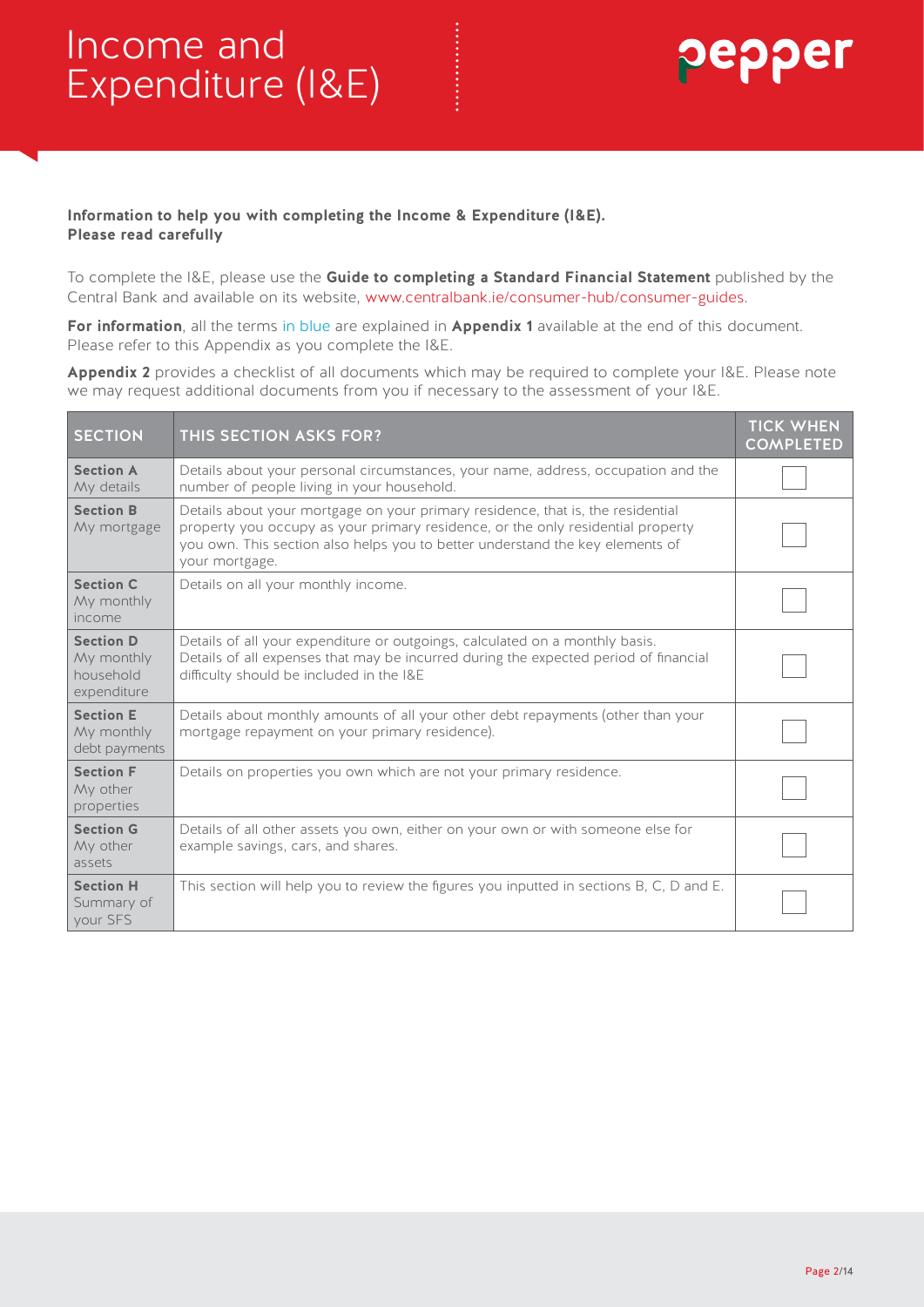

### **SECTION A** MY DETAILS

|                |                                                                                                                                                                                                                              | <b>BORROWER 1</b>                                                                                                                                                                     | <b>BORROWER 2</b>                                                                                                                                                                |
|----------------|------------------------------------------------------------------------------------------------------------------------------------------------------------------------------------------------------------------------------|---------------------------------------------------------------------------------------------------------------------------------------------------------------------------------------|----------------------------------------------------------------------------------------------------------------------------------------------------------------------------------|
| A <sub>1</sub> | Name                                                                                                                                                                                                                         |                                                                                                                                                                                       |                                                                                                                                                                                  |
| A2             | <b>Correspondence Address</b>                                                                                                                                                                                                |                                                                                                                                                                                       |                                                                                                                                                                                  |
| A3             | Property Address<br>(If different to correspondence address)                                                                                                                                                                 |                                                                                                                                                                                       |                                                                                                                                                                                  |
|                | Please √ preferred contact method                                                                                                                                                                                            |                                                                                                                                                                                       |                                                                                                                                                                                  |
| AA             | Home Telephone                                                                                                                                                                                                               |                                                                                                                                                                                       |                                                                                                                                                                                  |
| A <sub>5</sub> | Mobile                                                                                                                                                                                                                       |                                                                                                                                                                                       |                                                                                                                                                                                  |
| A6             | E-mail                                                                                                                                                                                                                       |                                                                                                                                                                                       |                                                                                                                                                                                  |
| A7             | <b>Marital Status</b>                                                                                                                                                                                                        |                                                                                                                                                                                       |                                                                                                                                                                                  |
| A8             | Date of birth                                                                                                                                                                                                                | DD/MM/YYYY                                                                                                                                                                            | DD/MM/YYYY                                                                                                                                                                       |
| A9             | Total number of all persons in household                                                                                                                                                                                     |                                                                                                                                                                                       |                                                                                                                                                                                  |
| A10            | No. and age of dependents<br>Dependant 1<br>Dependant 2<br>Dependant 3<br>Dependant 4                                                                                                                                        |                                                                                                                                                                                       |                                                                                                                                                                                  |
| A11            | Are any of these dependants in third level education?<br>If Yes, please provide the number of expected<br>years remaining.                                                                                                   | $\Box$<br>Yes<br>No                                                                                                                                                                   | $\Box$<br>Yes<br>n l<br>No                                                                                                                                                       |
| A12            | Are any of these dependants or persons living in<br>the household without being a dependant financially<br>contributing to the household on a monthly basis?<br>If Yes, please include the monthly contribution in field C8. | Yes<br><b>No</b>                                                                                                                                                                      | Yes<br><b>No</b>                                                                                                                                                                 |
| A13            | Do any of these dependants have medical or care needs<br>that have an impact on your financial situation?<br>If Yes, please include the monthly cost of any related<br>medical expenses in field D4.                         | Yes<br><b>No</b>                                                                                                                                                                      | Yes<br><b>No</b>                                                                                                                                                                 |
| A14            | Are you currently employed? If you are self-employed, please<br>provide details.                                                                                                                                             | Yes<br>No                                                                                                                                                                             | Yes<br><b>No</b>                                                                                                                                                                 |
| A15            | What is your current occupation? If you are unemployed<br>or retired, please include your previous occupation.                                                                                                               |                                                                                                                                                                                       |                                                                                                                                                                                  |
| A16            | Are you in permanent employment?                                                                                                                                                                                             | $\Box$ Yes<br>$\Box$ No                                                                                                                                                               | $\Box$ No<br>$\Box$ Yes                                                                                                                                                          |
| A17            | Name of current employer and your length of service                                                                                                                                                                          |                                                                                                                                                                                       |                                                                                                                                                                                  |
| A18            | For what reason(s) are you having, difficulty meeting your<br>mortgage and/or other debt repayments?                                                                                                                         | $\Box$ Unemployment<br>Reduced Income<br>$\Box$ Illness<br>$\Box$ Divorce/Separation<br>$\Box$ Bereavement<br>School/College Fees<br>Household bills<br>$\Box$ Other (Please specify) | $\Box$ Unemployment<br>Reduced Income<br><b>Illness</b><br>Divorce/Separation<br>Bereavement<br>□ School/College Fees<br>$\Box$ Household bills<br>$\Box$ Other (Please specify) |
| A19            | How long do you expect these difficulties to continue?<br>(If you are not in a position to answer this question, please<br>contact your mortgage provider to seek support on how<br>to answer this question)                 | $\Box$ 0-3 months<br>$\Box$ 3-6 months<br>$\Box$ 6-12 months<br>$\Box$ 12+ months                                                                                                     | $\Box$ 0-3 months<br>$\Box$ 3-6 months<br>$\Box$ 6-12 months<br>$\Box$ 12+ months                                                                                                |

............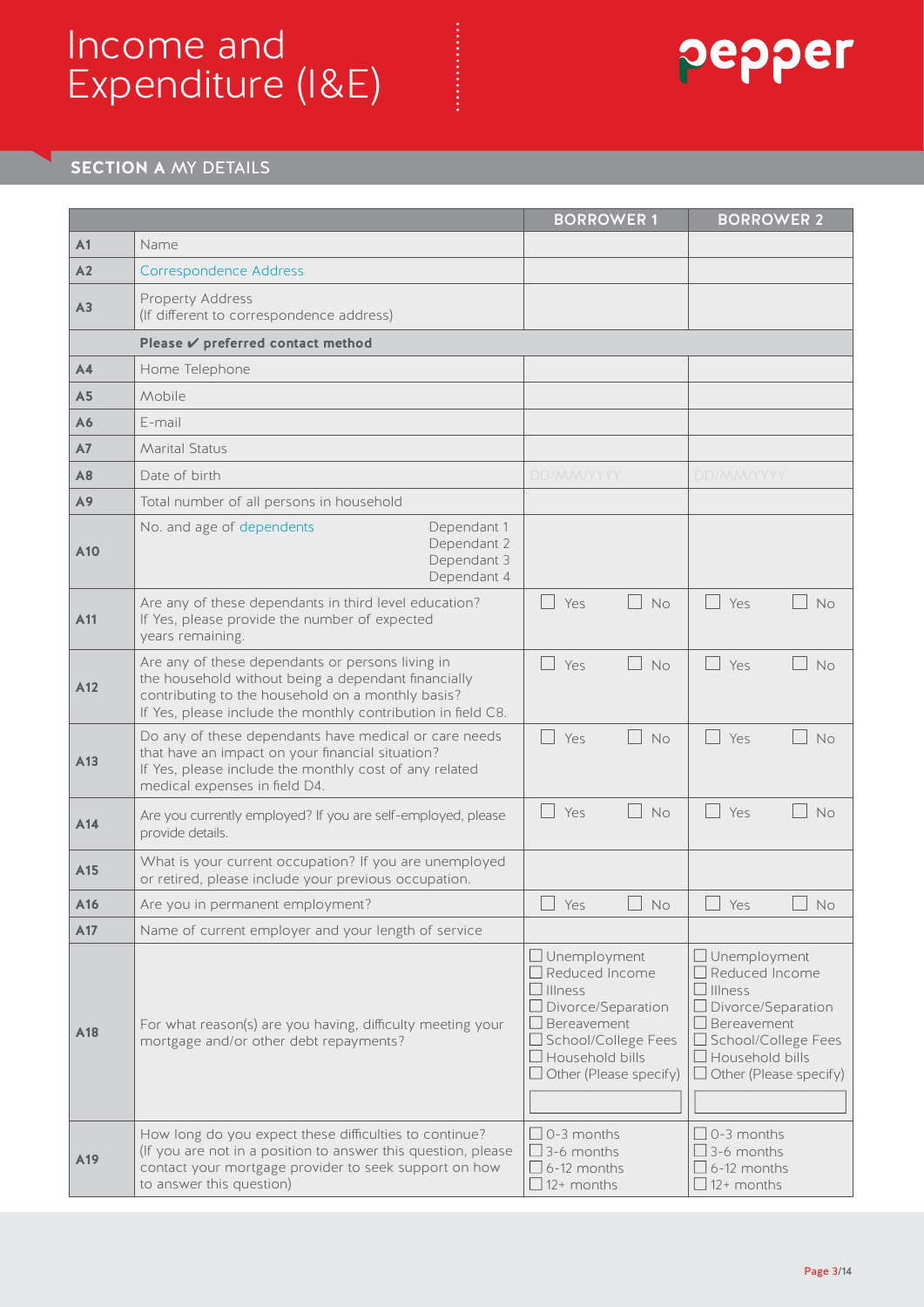# ၣၔၣၣၔႃႜ

### **SECTION B** MY MORTGAGE

This section relates to the mortgage on your primary residence, that is, the residential property you occupy as your primary residence, or the only residential property in the State you own.

| <b>B1</b>  | Mortgage provider                                                                                                                                  |                                                                 |
|------------|----------------------------------------------------------------------------------------------------------------------------------------------------|-----------------------------------------------------------------|
| <b>B2</b>  | Mortgage Account Reference Number(s)                                                                                                               |                                                                 |
| <b>B3</b>  | Account reference of any other mortgage account(s) on<br>your primary residence (for example top-up account)                                       |                                                                 |
| <b>B4</b>  | Total outstanding mortgage balance $(\epsilon)$ (do not include<br>arrears) This total should include the balances of B2 and<br>B3 (if applicable) |                                                                 |
| <b>B5</b>  | Estimated current value of primary residence $(\epsilon)$                                                                                          |                                                                 |
| <b>B6</b>  | Monthly mortgage repayments due $(\epsilon)$                                                                                                       | H <sub>4</sub>                                                  |
| <b>B7</b>  | Monthly mortgage repayments being paid $(\epsilon)$                                                                                                |                                                                 |
| <b>B8</b>  | Remaining term of mortgage                                                                                                                         |                                                                 |
| <b>B9</b>  | Current Interest Rate (%)<br>Is this rate fixed, or variable?<br>Please select Variable for tracker rate.                                          | $\Box$ Fixed<br>Variable<br>$\Box$ Part fixed and part variable |
| <b>B10</b> | Arrears balance $(\epsilon)$ (if applicable)                                                                                                       |                                                                 |
| <b>B11</b> | Is your mortgage currently restructured?                                                                                                           | Yes<br><b>No</b>                                                |
| <b>B12</b> | Do you have a Payment Protection<br>Insurance policy?                                                                                              | Yes<br>No                                                       |

### **SECTION C** MY MONTHLY INCOME

If you face seasonal or irregular income, please engage with your mortgage provider for further assistance on completing this section.

Please consult the SFS consumer Guide on how to calculate monthly income.

| <b>UTILITIES</b> |                                                                             | <b>BORROWER 1</b> | <b>BORROWER 2</b> | TOTAL $\epsilon$ |
|------------------|-----------------------------------------------------------------------------|-------------------|-------------------|------------------|
| C <sub>1</sub>   | Gross monthly salary<br>(for self-employed please refer to Revenue Form 11) |                   |                   |                  |
| C <sub>2</sub>   | Net monthly salary<br>(for self-employed please refer to Revenue Form 11)   |                   |                   |                  |
| C <sub>3</sub>   | Monthly social welfare benefits<br>Please list under rows C3 a, b and c.    |                   |                   |                  |
| C3(a)            | Benefit (please specify)                                                    |                   |                   |                  |
| C3(b)            | Benefit (please specify)                                                    |                   |                   |                  |
| C3(c)            | Benefit (please specify)                                                    |                   |                   |                  |
| C <sub>4</sub>   | Child Benefit                                                               |                   |                   |                  |
| C <sub>5</sub>   | Mortgage Interest Supplement                                                |                   |                   |                  |
| C6               | Working Family Payment                                                      |                   |                   |                  |
| C <sub>7</sub>   | Maintenance received                                                        |                   |                   |                  |
| C8               | Other (please specify)                                                      |                   |                   |                  |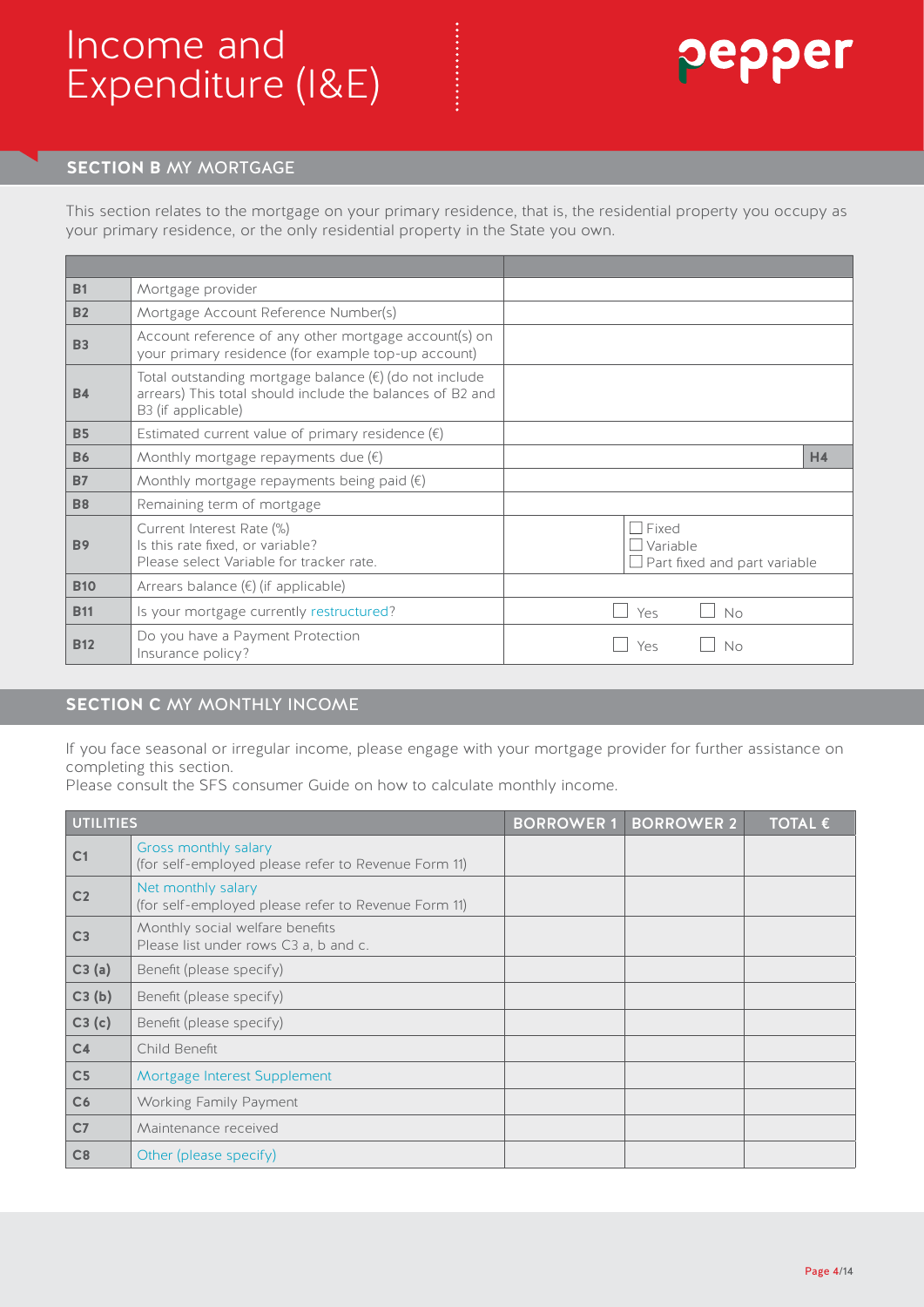### **SECTION C** MONTHLY INCOME (CONTINUED)

| C <sub>9</sub>  | Monthly rental income (from other properties)<br>(report figure from F5) |  |
|-----------------|--------------------------------------------------------------------------|--|
| C10             | Monthly income from non-property assets<br>(report figure from G7)       |  |
| C <sub>11</sub> | TOTAL MONTHLY INCOME (sum of C2 to C10)                                  |  |

...........

### **SECTION D** MONTHLY HOUSEHOLD EXPENDITURE – GUIDANCE

The figures you include in section D are based on your household's individual circumstances. When calculating the average monthly cost for each of the expenses, you should seek to include the examples of items listed below in your figure for 'average monthly cost'. To calculate your monthly average costs consult the SFS Guide www.centralbank.ie/consumer-hub/consumer-guides. You only need to include costs that are relevant to your household.

|                 | <b>EXPENSE</b>                     | EXAMPLES OF ITEMS TO INCLUDE IN AVERAGE MONTHLY<br><b>COST FIGURE</b>                                                                                                                                                                  |
|-----------------|------------------------------------|----------------------------------------------------------------------------------------------------------------------------------------------------------------------------------------------------------------------------------------|
| D <sub>1</sub>  | Food                               | Groceries, takeaways and eating out (restaurants, cafés, canteens)                                                                                                                                                                     |
| D <sub>2</sub>  | Clothing                           | Clothes and footwear                                                                                                                                                                                                                   |
| D <sub>3</sub>  | Personal care                      | Personal hygiene, baby/infant costs and grooming items                                                                                                                                                                                 |
| <b>D4</b>       | Health                             | Medicines and medical visits and appointments                                                                                                                                                                                          |
| D <sub>5</sub>  | Household goods                    | Furniture, appliances, cleaning products                                                                                                                                                                                               |
| D <sub>6</sub>  | Household services                 | Bin charges, household repairs and maintenance, local property tax,<br>management fees, TV licence, TV channels and streaming services,<br>bank charges or fees                                                                        |
| D7              | Communications                     | Phone (mobile and landline) and internet                                                                                                                                                                                               |
| D <sub>8</sub>  | Education                          | Uniforms, books, school/college/course fees and contributions,<br>extracurricular activities and costs linked to 3rd level accommodation.                                                                                              |
| D <sub>9</sub>  | Transport                          | Petrol, motor tax, NCT, vehicle repairs and maintenance, parking and tolls,<br>public transport costs (including school transport), taxis, rental costs                                                                                |
| <b>D10</b>      | Household Energy                   | Electricity and home heating                                                                                                                                                                                                           |
| <b>D11</b>      | Insurance and Pension              | Any type of insurance, including motor, home, health, mortgage<br>protection, payment protection, income protection, life assurance,<br>pension contribution, where not deducted from salary at source.                                |
| <b>D12</b>      | Savings                            |                                                                                                                                                                                                                                        |
| <b>D13</b>      | Social inclusion and participation | Social events, sports and hobbies, special occasions such as Christmas<br>or any religious holidays and birthdays, and other events or activities                                                                                      |
| <b>D14</b>      | Childcare                          |                                                                                                                                                                                                                                        |
| <b>D15</b>      | Rent                               | For example, in the case of separated borrowers, where one borrower is<br>not living in the household and is paying rent for other accommodation.                                                                                      |
| D <sub>16</sub> | Other                              | Any other expenses not already captured. May include maintenance<br>paid to spouse/child, costs associated with another property, elderly<br>care, nursing home fees, carer fees, legal costs, children's/ teenagers'<br>pocket money. |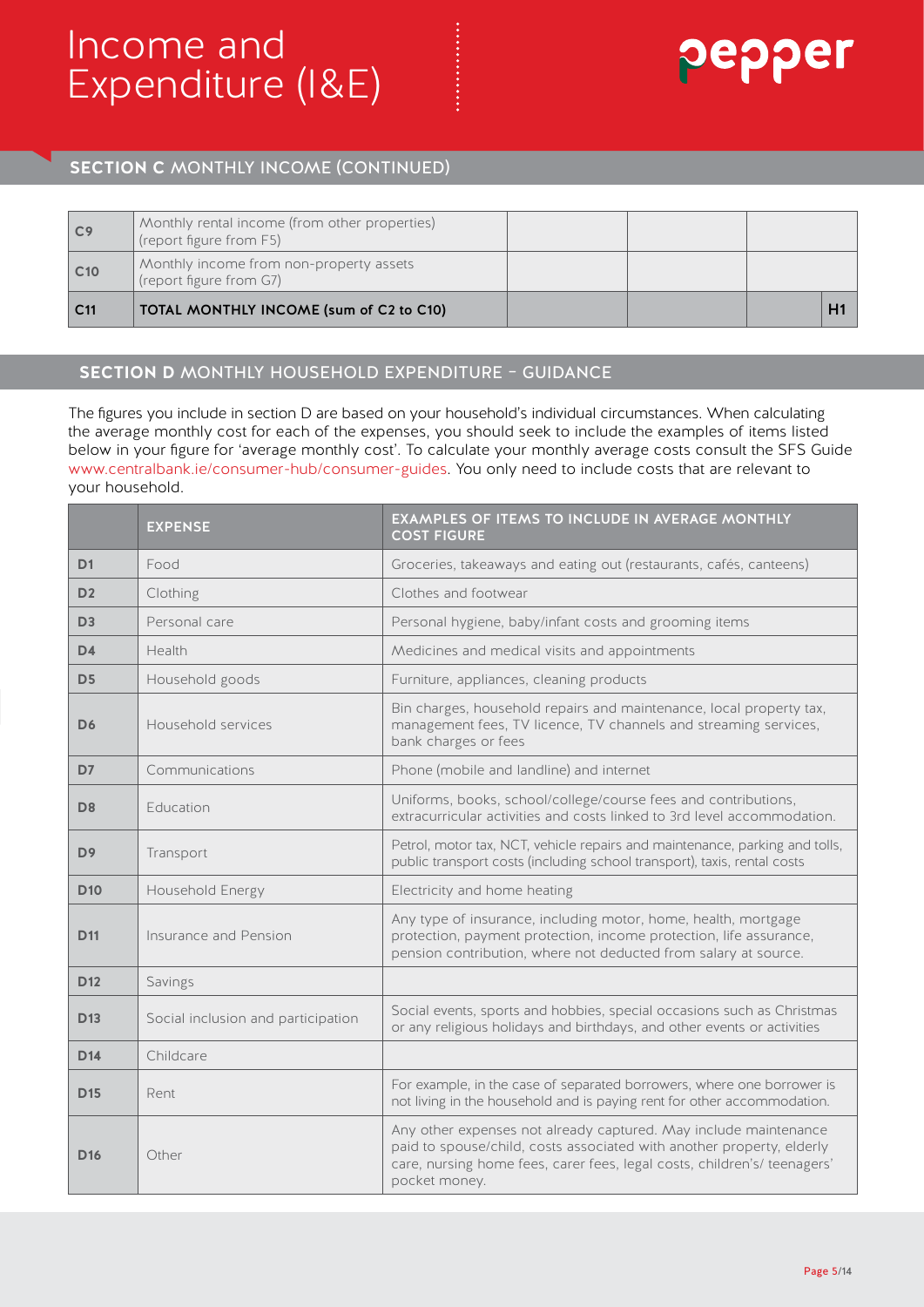# ၣၔၣၣၔႃႜ

### **SECTION D** MY MONTHLY HOUSEHOLD EXPENDITURE (CONTINUED)

#### Please read the guidance above before you fill in this section.

| <b>UTILITIES</b> |                                              | <b>AVERAGE</b><br><b>MONTHLY</b><br>COST € |                | <b>AVERAGE</b><br>(where applicable) $\epsilon$ |
|------------------|----------------------------------------------|--------------------------------------------|----------------|-------------------------------------------------|
| D <sub>1</sub>   | Food                                         |                                            |                |                                                 |
| D <sub>2</sub>   | Clothing                                     |                                            |                |                                                 |
| D <sub>3</sub>   | Personal care                                |                                            |                |                                                 |
| D <sub>4</sub>   | Health                                       |                                            |                |                                                 |
| D <sub>5</sub>   | Household goods                              |                                            |                |                                                 |
| D <sub>6</sub>   | Household services                           |                                            |                |                                                 |
| D7               | Communications                               |                                            |                |                                                 |
| D <sub>8</sub>   | Education                                    |                                            |                |                                                 |
| D <sub>9</sub>   | Transport                                    |                                            |                |                                                 |
| D <sub>10</sub>  | Household energy                             |                                            |                |                                                 |
| <b>D11</b>       | Insurance and pension                        |                                            |                |                                                 |
| <b>D12</b>       | Savings                                      |                                            |                |                                                 |
| <b>D13</b>       | Social inclusion and participation           |                                            |                |                                                 |
| <b>D14</b>       | Childcare                                    |                                            |                |                                                 |
| <b>D15</b>       | Rent                                         |                                            |                |                                                 |
| <b>D16</b>       | Other (please specify)                       |                                            |                |                                                 |
| <b>D17</b>       | TOTAL MONTHLY EXPENDITURE (sum of D1 to D16) |                                            | H <sub>2</sub> |                                                 |

...........

If there is any additional information not captured above that may impact your monthly expenditure, please include here [you may also use this text box to explain a high level of costs for certain items above]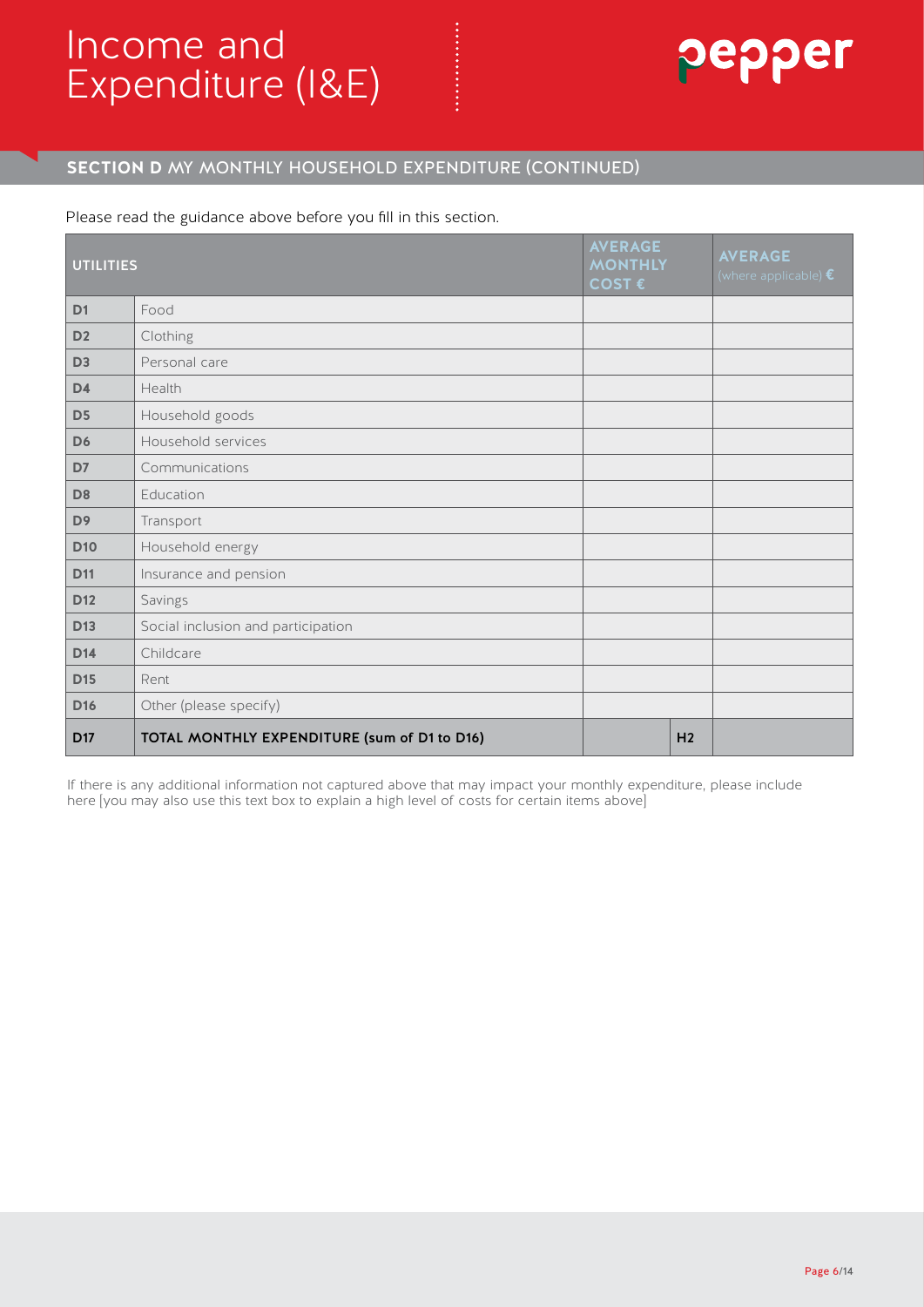# Income and<br>Expenditure (I&E) Expenditure (I&E) Income and

# pepper

# SECTION E MY MONTHLY DEBT PAYMENTS **SECTION E** MY MONTHLY DEBT PAYMENTS

|                |                                                     | <b>REPAYMENTS</b><br><b>NAILNOW</b>              | <b>REMAINING</b> | TOTAL<br>OUTSTANDING | <b>ARREARS</b>   |                   | PURPOSE | IS THIS DEBT<br><b>SECURED</b>                                               | IS THIS DEBT<br>CURRENTLY                                                    |
|----------------|-----------------------------------------------------|--------------------------------------------------|------------------|----------------------|------------------|-------------------|---------|------------------------------------------------------------------------------|------------------------------------------------------------------------------|
|                | DEBT TYPE                                           | <b>BEING</b><br>PAID <sub>E</sub><br><b>DUEE</b> | TERM             | <b>BALANCE E</b>     | <b>BALANCE €</b> | PROVIDER OF LOAN/ | DEBT    | YES/NO                                                                       | RESTRUCTURED?<br><b>VES/NO</b>                                               |
| 面              | Court mandated debt<br>(Please specify)             |                                                  |                  |                      |                  |                   |         | $\Box$ Yes $\Box$ No                                                         | $\Box$ Yes $\Box$ No                                                         |
| E2             | Credit union loan                                   |                                                  |                  |                      |                  |                   |         | $\frac{0}{2}$<br>Yes                                                         | $\frac{0}{2}$<br>Yes                                                         |
| E3             | Personal bank loan                                  |                                                  |                  |                      |                  |                   |         | $\frac{0}{2}$<br>Yes                                                         | $\frac{0}{2}$<br>٦<br>Yes                                                    |
| $E_4$          | Moneylending loan                                   |                                                  |                  |                      |                  |                   |         | $\frac{0}{2}$<br>$\Box$<br>Yes<br>┐                                          | $\frac{0}{2}$<br>$\overline{\phantom{a}}$<br>Yes<br>$\overline{\phantom{a}}$ |
| E5             | Loans from family/friends                           |                                                  |                  |                      |                  |                   |         | $\frac{1}{2}$<br>Yes                                                         | $\frac{0}{Z}$<br>$\overline{\phantom{a}}$<br>Yes                             |
| $\overline{E}$ | Hire purchase/PCP agreement                         |                                                  |                  |                      |                  |                   |         | $\frac{0}{2}$<br>$\overline{\phantom{a}}$<br>Yes<br>$\overline{\phantom{0}}$ | $\frac{0}{Z}$<br>$\Box$<br>Yes<br>$\overline{\phantom{a}}$                   |
| E7             | Credit card                                         |                                                  |                  |                      |                  |                   |         | $\frac{\circ}{\mathbb{Z}}$<br>$\overline{\phantom{a}}$<br>Yes<br>Π           | $\stackrel{\circ}{\simeq}$<br>$\overline{\phantom{a}}$<br>Yes<br>┑           |
| $\mathbb{E}^8$ | Mortgage repayments on other<br>properties (see F5) |                                                  |                  |                      |                  |                   |         | $\frac{0}{2}$<br>Yes                                                         | $\frac{0}{2}$<br>Yes                                                         |
| Ε9             | Revenue Debt                                        |                                                  |                  |                      |                  |                   |         | $\frac{0}{2}$<br>Yes                                                         | $\frac{0}{2}$<br>Yes                                                         |
| <b>E10</b>     | Other debt (please specify)                         |                                                  |                  |                      |                  |                   |         | $\frac{0}{2}$<br>$\overline{a}$<br>Yes<br>Ϊ                                  | $\frac{0}{2}$<br>$\overline{\phantom{0}}$<br>Yes<br>٦                        |
| E11            | Other debt (please specify)                         |                                                  |                  |                      |                  |                   |         | $\frac{\circ}{\mathbb{Z}}$<br>Yes<br>Ξ                                       | $\stackrel{\circ}{\simeq}$<br>Yes<br>Г                                       |
| <b>E12</b>     | Other debt (please specify)                         |                                                  |                  |                      |                  |                   |         | $\frac{0}{2}$<br>Yes<br>Ξ                                                    | $\frac{0}{2}$<br>Yes                                                         |
| E13            | TOTAL (sum of E1 to E12)                            | $\frac{1}{15}$                                   |                  |                      |                  |                   |         |                                                                              |                                                                              |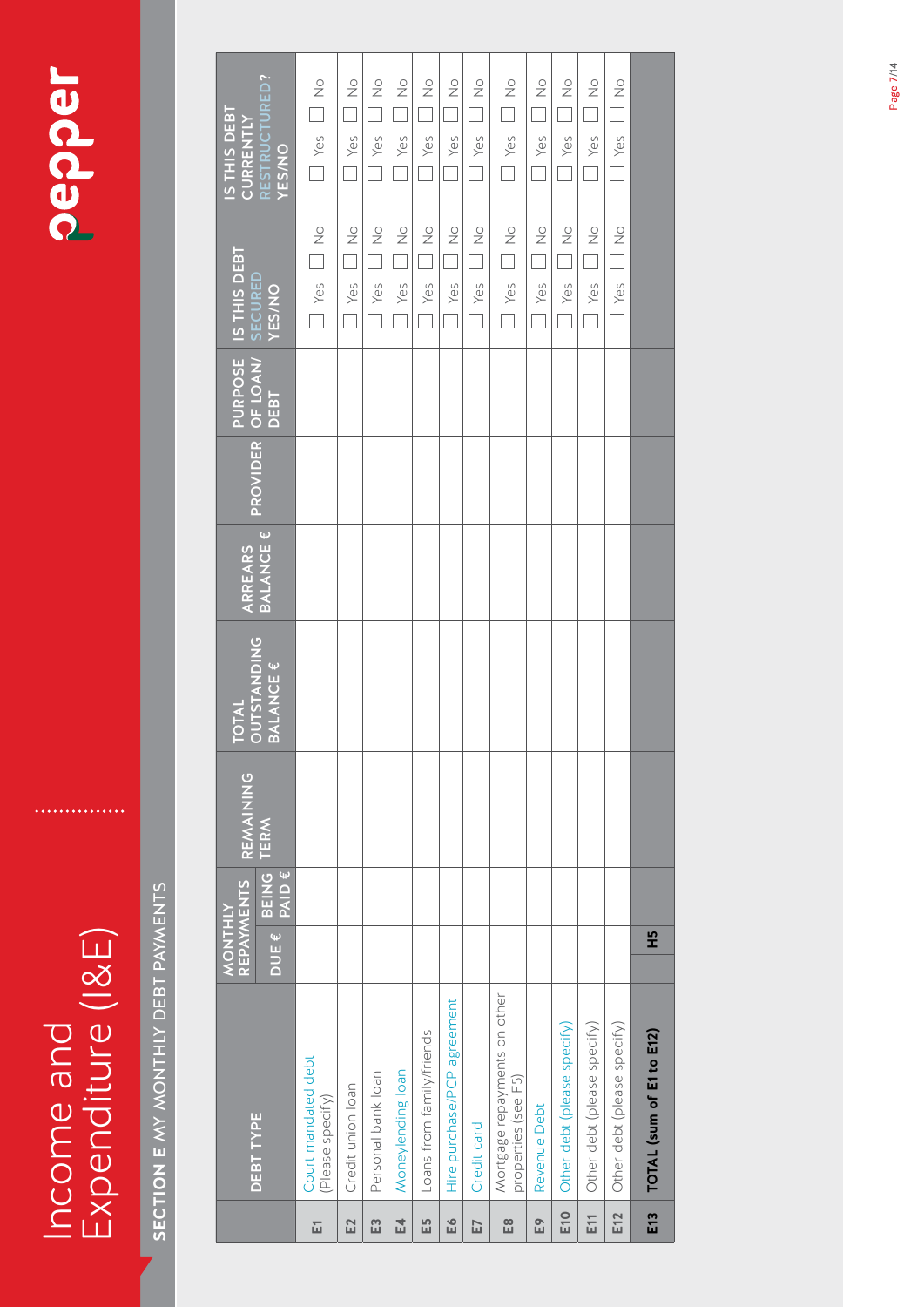# insonne and<br>Expenditure (I&E) Expenditure (I&E) Income and Income and

# pepper

# SECTION F MY OTHER PROPERTIES (OTHER THAN PRIMARY RESIDENCE) **SECTION F** MY OTHER PROPERTIES (OTHER THAN PRIMARY RESIDENCE)

· The figures for monthly rental income and monthly expenditure should also be included in Sections C (My Monthly Income) and D (My Monthly Expenditure) The figures for monthly rental income and monthly expenditure should also be included in Sections C (My Monthly Income) and D (My Monthly Expenditure) This section relates to properties you own or partially own which are not your primary residence. When completing this section, please ensure the following: This section relates to properties you own or partially own which are not your primary residence. When completing this section, please ensure the following:

- · The figures for monthly mortgage repayments due and being paid should also be included in Section E (My Monthly Debt Payments) The figures for monthly mortgage repayments due and being paid should also be included in Section E (My Monthly Debt Payments)
- IS THIS PROPERTY  $\frac{1}{2}$  $\frac{1}{2}$  $\frac{1}{2}$  $\frac{1}{2}$ IS THIS PROPERTY **F1** 1 Yes No Yes No **F2** 2 Yes No Yes No **F3** 3 Yes No Yes No **P4**  $\frac{4}{\sqrt{4}}$   $\frac{4}{\sqrt{4}}$   $\frac{4}{\sqrt{4}}$   $\frac{4}{\sqrt{4}}$   $\frac{4}{\sqrt{4}}$   $\frac{4}{\sqrt{4}}$   $\frac{4}{\sqrt{4}}$   $\frac{4}{\sqrt{4}}$   $\frac{4}{\sqrt{4}}$   $\frac{4}{\sqrt{4}}$   $\frac{4}{\sqrt{4}}$   $\frac{4}{\sqrt{4}}$   $\frac{4}{\sqrt{4}}$   $\frac{4}{\sqrt{4}}$   $\frac{4}{\sqrt{4}}$   $\frac{4}{\sqrt{4}}$   $\frac{4}{\sqrt$  $\Box$  $\Box$  $\Box$  $\Box$ CURRENTLY CURRENTLY FOR SALE? FOR SALE? Yes Yes Yes Yes **YES/NO**  $\Box$  $\Box$  $\Box$  $\Box$ **MORTGAGE**<br>PROVIDER **REPAYMENTS** MORTGAGE PROVIDER  $\mathbf{E}$ 8 **F5** TOTAL C9 TOTAL C9 TOTAL C9 TOTAL C9 TOTAL C9 TOTAL C9 TOTAL C9 TOTAL C9 TOTAL C9 TOTAL C9 TOTAL C9 TOTAL C9 TOTAL C9 TOTAL C9 TOTAL C9 TOTAL C9 TOTAL C9 TOTAL C9 TOTAL C9 TOTAL C9 TOTAL C9 TOTAL C9 TOTAL C9 TOTAL C9 T DUE € BEING<br>PAID € **REPAYMENTS** MORTGAGE **MORTGAGE MONTHLY MONTHLY IS THIS DEBT<br>CURRENTLY<br>RESTRUCTURED?**  $\begin{array}{c}\n0 \\
0 \\
0\n\end{array}$  $\frac{0}{2}$  $\frac{0}{2}$  $\frac{0}{2}$ **RESTRUCTURED? IS THIS DEBT**   $\Box$  $\Box$  $\Box$ **CURRENTLY**  Yes Yes Yes Yes **YES/NO**  $\Box$  $\Box$  $\Box$  $\Box$ **EXPENDITURE MONTHLY MONTHLY**<br>RENTAL<br>INCOME **MONTHLY** င် **INCOME €**ARREARS<br>BALANCE **BALANCE ARREARS €BALANCE BALANCE LOAN € ESTIMATED CURRENT VALUE € OWNERSHIP** PROPERTY<br>TYPE **PROPERTY** PROPERTY<br>(INCLUDE<br>DETAILS<br>BELOW) PROPERTY (INCLUDE DETAILS **TOTAL**  $\sim$  $\infty$  $\overline{4}$ F5 F4 园 F<sub>2</sub>  $F$

My other properties (other than primary residence) **My other properties** (other than primary residence)

| PROPERTY | <b>ADDRESS</b> | DATE OF PURCHASE |
|----------|----------------|------------------|
|          |                |                  |
| 2        |                |                  |
| m        |                |                  |
| 4        |                |                  |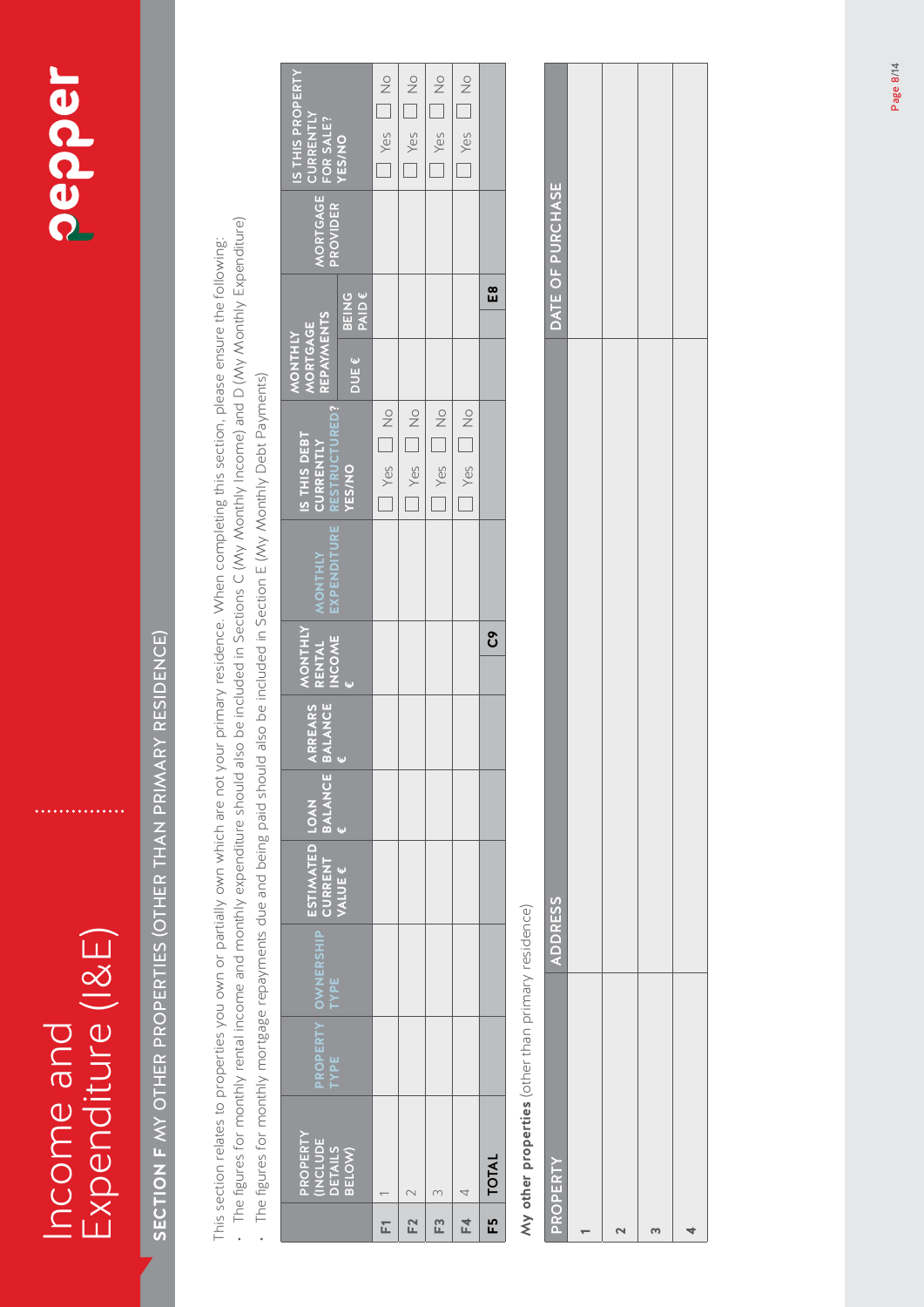

### **SECTION G** MY OTHER ASSETS

|                | <b>ASSET TYPE</b>                                               | <b>ORIGINAL</b><br>COST/<br>VALUE€ | <b>ESTIMATED</b><br><b>CURRENT</b><br>VALUE € | <b>NET</b><br><b>MONTHLY</b><br><b>INCOME</b> | PLEASE GIVE ANY<br><b>RELEVANT DETAILS</b> |
|----------------|-----------------------------------------------------------------|------------------------------------|-----------------------------------------------|-----------------------------------------------|--------------------------------------------|
| G1             | Savings/deposits/<br>current account                            |                                    |                                               |                                               |                                            |
| G <sub>2</sub> | <b>Shares</b>                                                   |                                    |                                               |                                               |                                            |
| G <sub>3</sub> | Redundancy<br>payment(s)                                        |                                    |                                               |                                               |                                            |
| G4             | Long-term<br>investment(s)<br>(for example,<br>a pension fund)  |                                    |                                               |                                               |                                            |
| G5             | Other investment(s)                                             |                                    |                                               |                                               |                                            |
| G <sub>6</sub> | Other assets<br>(for example,<br>vehicles, stock,<br>machinery) |                                    |                                               |                                               |                                            |
| G7             | <b>TOTAL</b><br>(sum of G1 to G6)                               |                                    |                                               | C10                                           |                                            |

Please list **all other liabilities,** for example any guarantees given with respect to company borrowing or borrowing by a family member.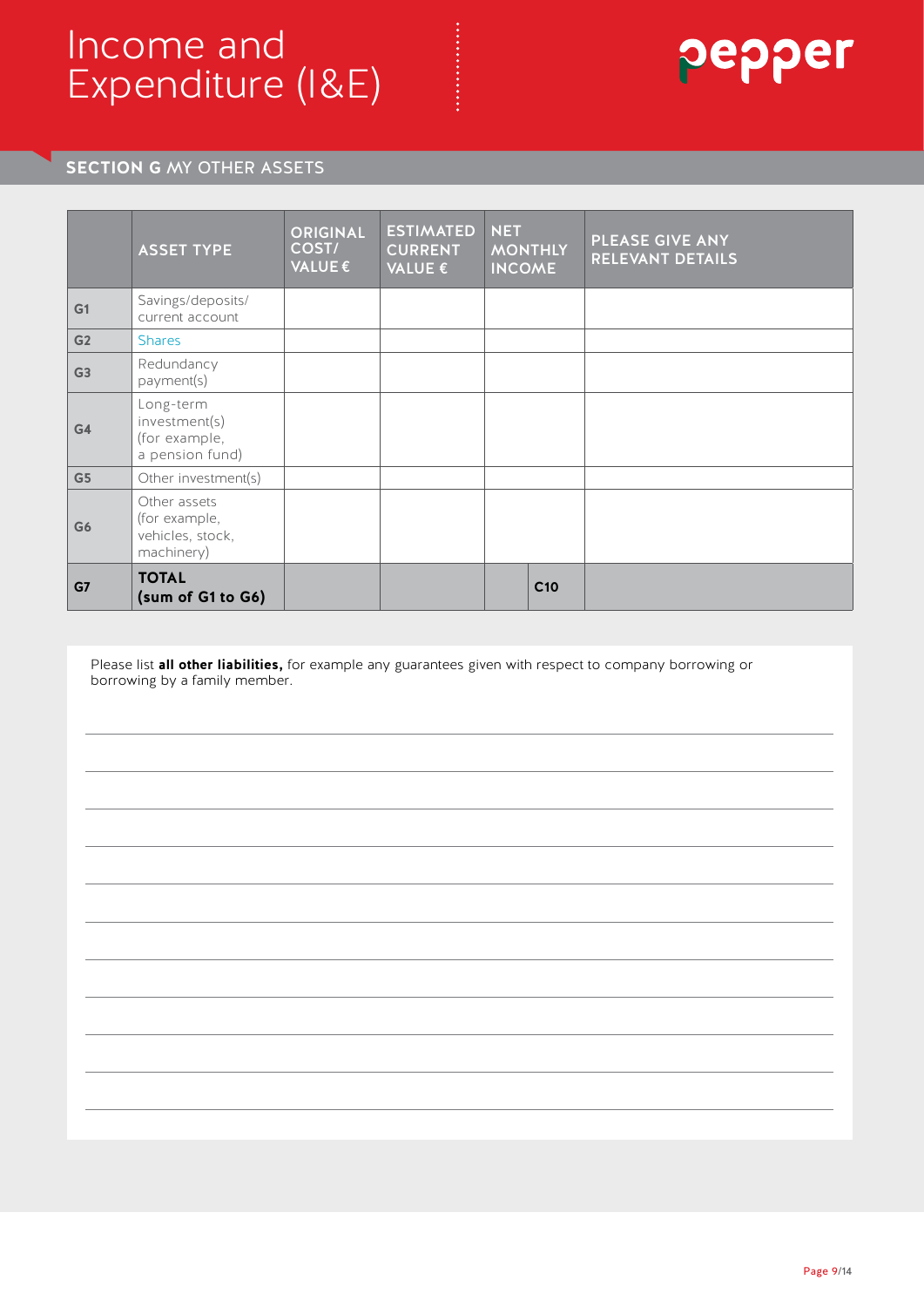

### **SECTION H** SUMMARY OF FINANCIAL SITUATION (TO BE COMPLETED BY THE BORROWER)

..........

| H1             | Total Monthly Income (C11)                          |                          |
|----------------|-----------------------------------------------------|--------------------------|
| H <sub>2</sub> | Total Monthly Expenditure (D17)                     |                          |
| H <sub>3</sub> | <b>SUB-TOTAL (H1 minus H2)</b>                      | $=$                      |
| H <sub>4</sub> | Monthly Mortgage Repayments Due (B6)                |                          |
| H <sub>5</sub> | Other Monthly Debt Repayments Due (E13)             | $\overline{\phantom{a}}$ |
| H <sub>6</sub> | TOTAL SURPLUS/DEFICIT (Take away H4 and H5 from H3) | $\equiv$                 |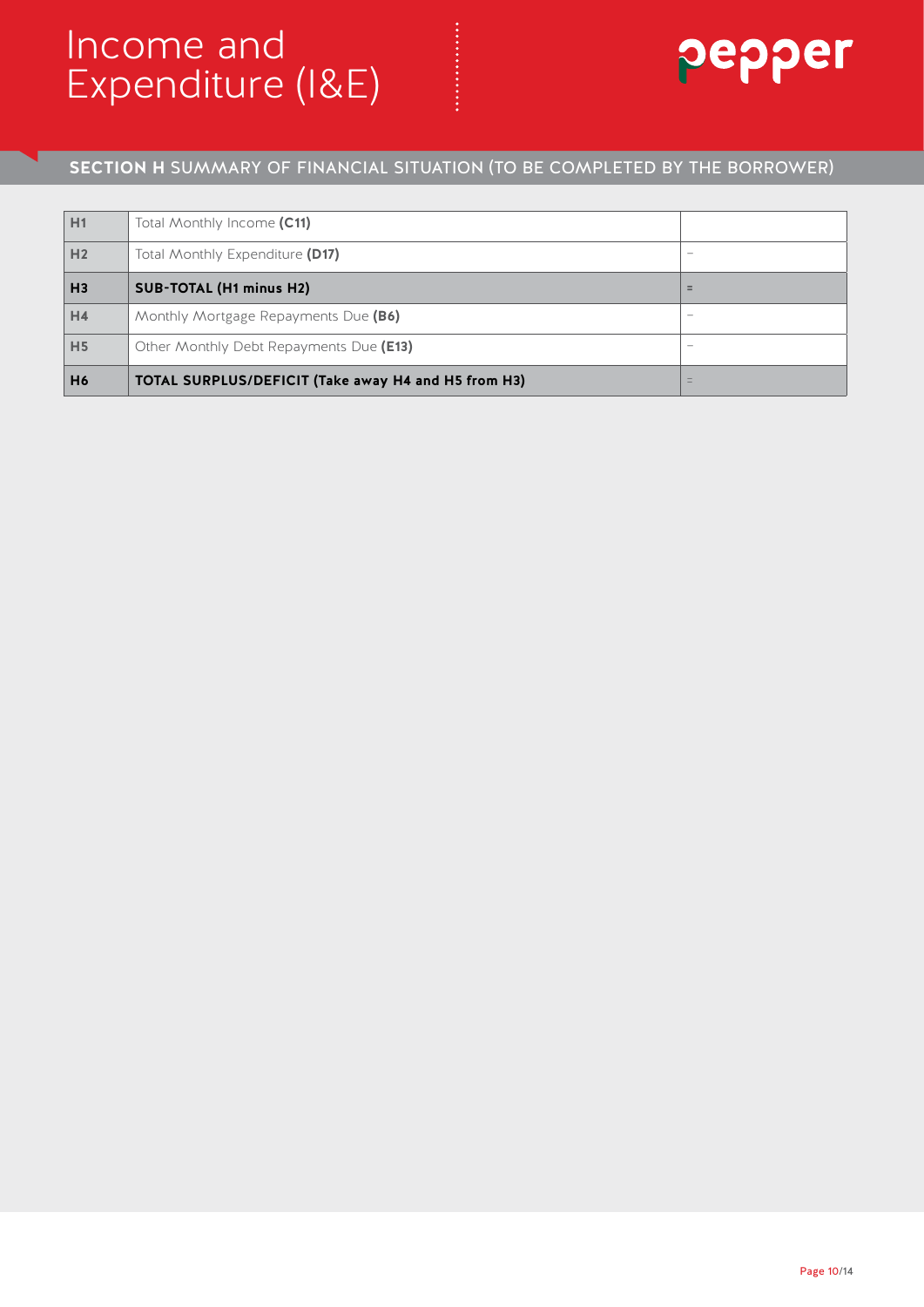### **DECLARATION**

#### Protecting Your Information

Pepper/your Lender will keep your information confidential and will only use this information for the purpose of assisting with the assessment of your financial situation in accordance with Pepper/your Lender's obligations under the EU General Data Protection Regulation, the Data Protection Acts 1988 to 2018 and any other laws which govern the use of your personal data. For more information on your rights under the Data Protection Law, see the Data Protection Commission's website at www.dataprotection.ie.

**...........** 

I/we understand that the information provided will only be used for the purpose of assisting with the assessment of my/our financial situation.

Pepper/your Lender will use the information you have provided to search and share information with the Central Credit Register in line with the Credit Reporting Act 2013. The Central Credit Register will hold this information on a database which may be accessed by other financial institutions to help with applications for credit and for ongoing credit reviews.

I/we declare that the information I/we have provided represents my/our financial situation and commit to informing Pepper if my/our situation changes.

| Borrower 1 | Borrower 2 |  |
|------------|------------|--|
| Signed     | Signed     |  |
| Date       | Date       |  |

**NOTE:** All parties to the mortgage are required to sign the I&E. Where parties to the mortgage have been issued separate I&E's, each party will need to sign and return the forms issued to them.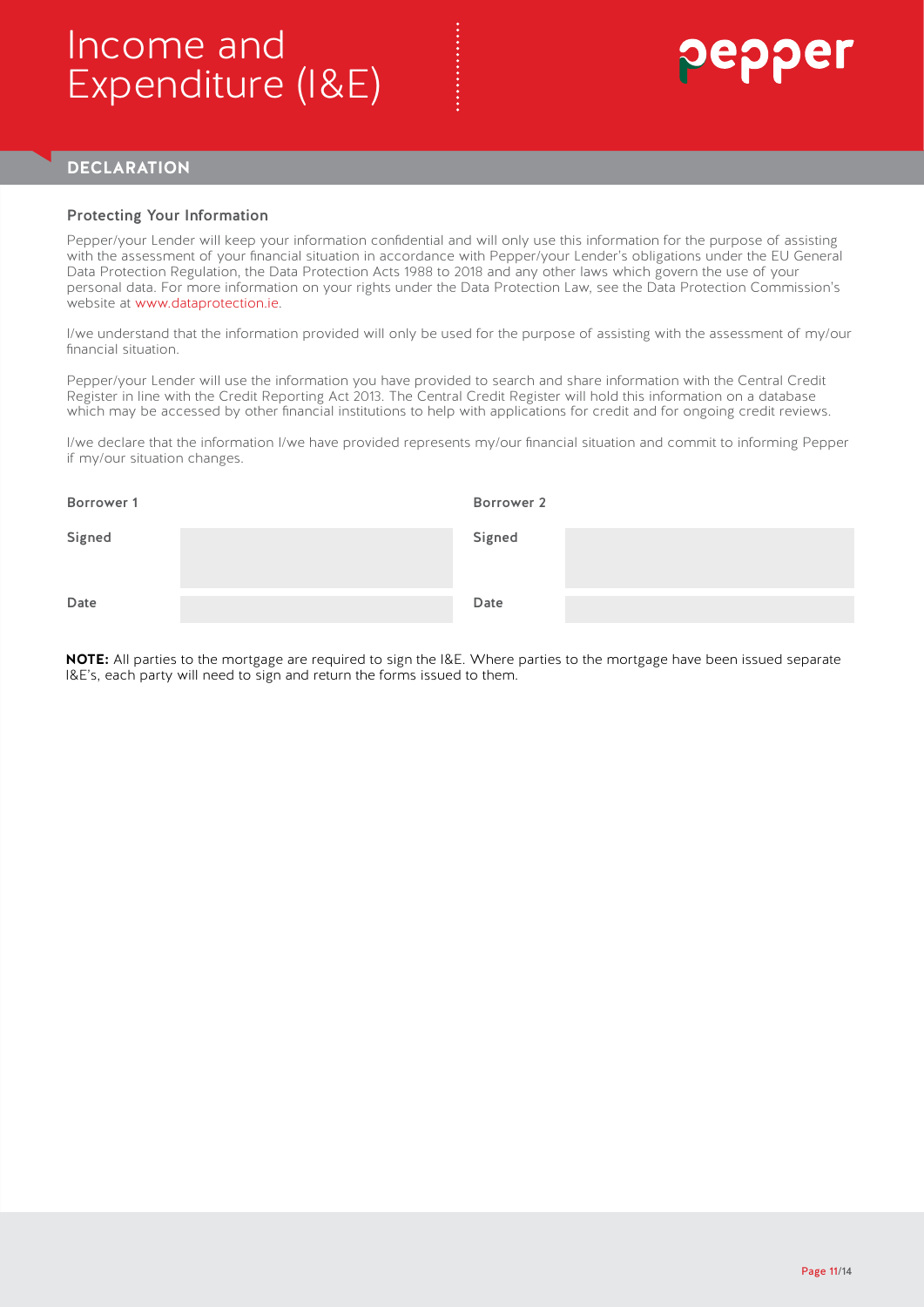# Income and Expenditure (I&E) Income Expenditure

### **APPENDIX 1** - GLOSSARY

**Please find below useful guidance (terms explained and examples) to help you to complete your I&E.**

| <b>SECTION A MY DETAILS</b>  |                                    |                                                                                                                                                                                                                                                                                                                                                                                                                        |  |  |  |
|------------------------------|------------------------------------|------------------------------------------------------------------------------------------------------------------------------------------------------------------------------------------------------------------------------------------------------------------------------------------------------------------------------------------------------------------------------------------------------------------------|--|--|--|
| A2                           | Correspondence address             | This address will be used for all correspondence relating to this I&E.                                                                                                                                                                                                                                                                                                                                                 |  |  |  |
| A <sub>10</sub>              | Dependant                          | A person who financially relies on you.                                                                                                                                                                                                                                                                                                                                                                                |  |  |  |
| <b>SECTION B MY MORTGAGE</b> |                                    |                                                                                                                                                                                                                                                                                                                                                                                                                        |  |  |  |
| <b>B11</b>                   | Restructured                       | Select Yes if you have previously agreed with your mortgage provider to<br>change the terms and conditions of your mortgage due to financial difficulties -<br>for example reduced monthly payments.                                                                                                                                                                                                                   |  |  |  |
| SECTION C MY MONTHLY INCOME  |                                    |                                                                                                                                                                                                                                                                                                                                                                                                                        |  |  |  |
| C <sub>1</sub>               | Gross monthly salary               | Before tax and any other deductions at source                                                                                                                                                                                                                                                                                                                                                                          |  |  |  |
| C <sub>2</sub>               | Net monthly salary                 | If you have a deduction from your salary at source for example for health insurance,<br>pension, credit union or Revenue payments do not include them again.                                                                                                                                                                                                                                                           |  |  |  |
| C <sub>5</sub>               | Mortgage Interest<br>Supplement    | If you were previously eligible for and receiving this payment under the<br>Mortgage Interest Supplement scheme, you should now receive it as part of<br>the Supplementary Welfare Scheme.                                                                                                                                                                                                                             |  |  |  |
| C8                           | Other                              | For example pension, room rent (for primary residence), grants, financial<br>contribution from dependants. Please do not repeat any monthly income<br>already covered under previous headings.                                                                                                                                                                                                                         |  |  |  |
|                              | SECTION E MY MONTHLY DEBT PAYMENTS |                                                                                                                                                                                                                                                                                                                                                                                                                        |  |  |  |
|                              | Secured                            | Select yes if a security for example a property, a vehicle or a guarantee is<br>attached to the debt.                                                                                                                                                                                                                                                                                                                  |  |  |  |
|                              | Restructured                       | Select yes if you have previously agreed with your loan provider to change<br>the terms and conditions of your loan due to financial difficulties for example<br>reduced monthly payments.                                                                                                                                                                                                                             |  |  |  |
| E1                           | Court mandated debt                | For example, fines, instalment orders, judgements.                                                                                                                                                                                                                                                                                                                                                                     |  |  |  |
| E4                           | Moneylending loan                  | Typically small loans at a high rate of interest over a short period of time.                                                                                                                                                                                                                                                                                                                                          |  |  |  |
| E <sub>6</sub>               | Hire purchase/<br>PCP agreement    | Type of credit, often associated with car financing. Under a hire purchase<br>(HP) agreement, you hire the car, pay an agreed amount usually in monthly<br>repayments, and only become the legal owner of the car at the end of the<br>agreement. The legal owner of the car is the finance company that gave you<br>the money to buy the car and you cannot sell the car without the finance<br>company's permission. |  |  |  |
| E7                           | Credit cards                       | Including credit cards linked to shops.                                                                                                                                                                                                                                                                                                                                                                                |  |  |  |
| E <sub>9</sub>               | Revenue Debt                       | For example all arrangements you may have in place with the Revenue to pay<br>taxes you were not in a position to pay fully.                                                                                                                                                                                                                                                                                           |  |  |  |
| <b>E10</b><br>E11<br>E12     | Other Debt                         | For example additional loans or credit cards, overdrafts, payment of arrears on<br>utilities, Buy Now Pay Later or shop credit.                                                                                                                                                                                                                                                                                        |  |  |  |
|                              |                                    |                                                                                                                                                                                                                                                                                                                                                                                                                        |  |  |  |
|                              | Ownership Type                     | For example, sole or joint ownership. Where you do not 100% own a property,<br>please state the % of the property that you do own.                                                                                                                                                                                                                                                                                     |  |  |  |
|                              | Monthly Expenditure                | For example, upkeep, maintenance, property tax.                                                                                                                                                                                                                                                                                                                                                                        |  |  |  |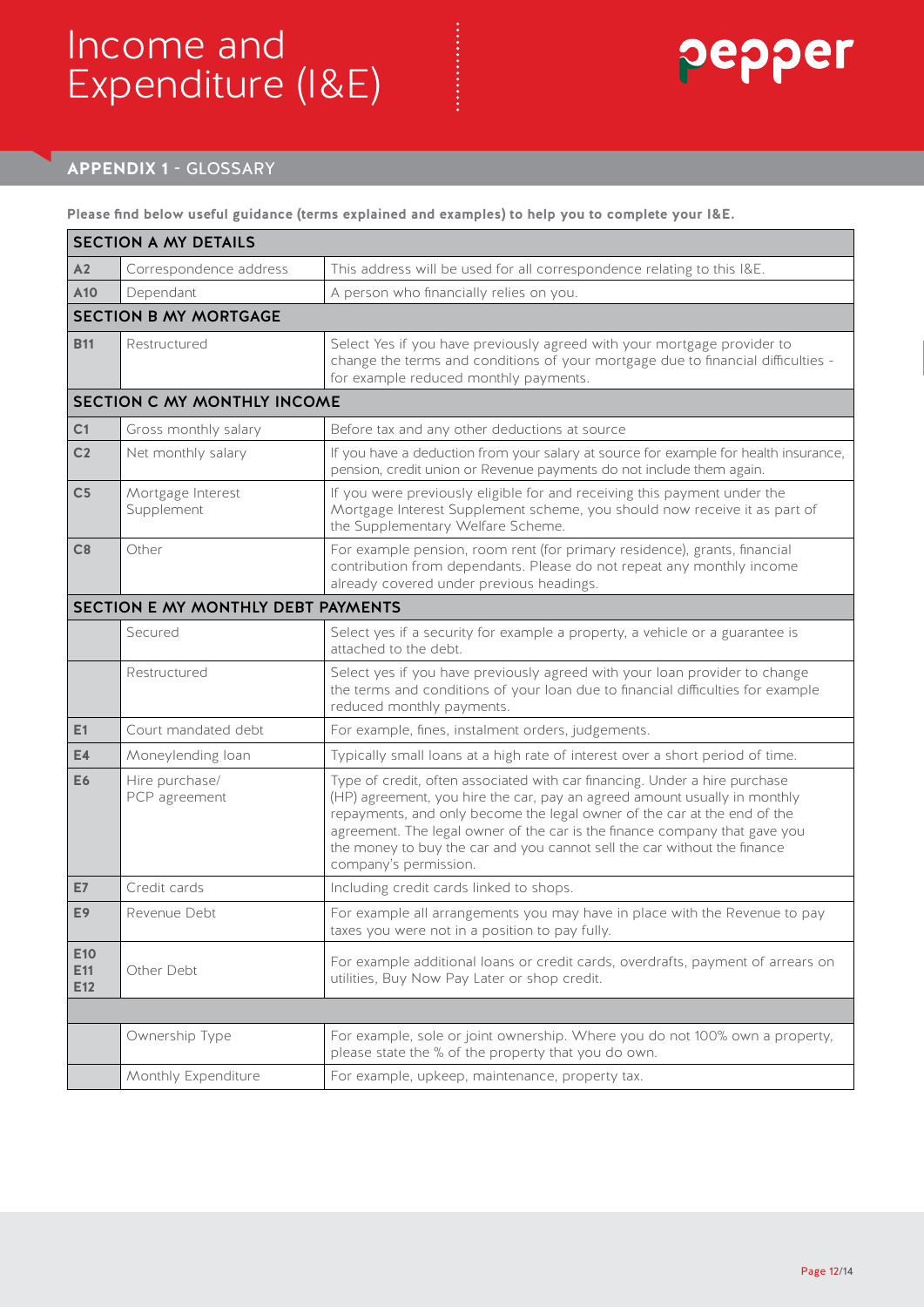### **APPENDIX 1** - GLOSSARY (CONTINUED)

|                                  | Restructured | Select yes if you have previously agreed with your mortgage provider to change<br>the terms and conditions of your mortgage due to financial difficulties for<br>example reduced monthly payments. |  |  |  |
|----------------------------------|--------------|----------------------------------------------------------------------------------------------------------------------------------------------------------------------------------------------------|--|--|--|
| <b>SECTION G MY OTHER ASSETS</b> |              |                                                                                                                                                                                                    |  |  |  |
| G <sub>2</sub>                   | Shares       | For example, credit union shares, bank shares, employee share schemes.                                                                                                                             |  |  |  |

### **APPENDIX 2**

Please see below list of all documents needed to support your I&E.

Please note we may request this documentation if needed to assess your financial circumstances

| <b>SECTION</b>                                             | DOCUMENTATION NEEDED TO COMPLETE THIS SECTION<br>(Where requested, you only need to provide the documents relevant to your individual situation<br>to verify information in your completed I&E)                                                                                                                                                                                                                                                                                                                                                                                                                                            | <b>TICK WHEN</b><br><b>COMPLETED</b> |
|------------------------------------------------------------|--------------------------------------------------------------------------------------------------------------------------------------------------------------------------------------------------------------------------------------------------------------------------------------------------------------------------------------------------------------------------------------------------------------------------------------------------------------------------------------------------------------------------------------------------------------------------------------------------------------------------------------------|--------------------------------------|
| <b>Section A</b><br>My details                             | No document required to complete this section                                                                                                                                                                                                                                                                                                                                                                                                                                                                                                                                                                                              |                                      |
| <b>Section B</b><br>My mortgage                            | Your annual mortgage statement<br>A statement from your mortgage provider showing the total left to pay on your mortgage<br>A statement of mortgage payments or confirmation from your mortgage provider of the<br>amount of monthly mortgage payment<br>Your mortgage provider should be in a position to give you all the above information, so<br>please engage with your mortgage provider.<br>Print out showing current estimated value of your property                                                                                                                                                                              |                                      |
| <b>Section C</b><br>My monthly<br>income                   | <b>Employee:</b> proof of income in the form of recent payslips<br>Self-employed: audited or certified accounts, business account statements, personal<br>tax return or tax balancing statement, Revenue Form 11<br><b>Unemployed:</b> most recent social welfare receipt for each social welfare payment received<br>Retired: proof of receipt and amount of monthly pensions<br>Proof of receipt of maintenance payments<br>Proof of other income (see also Section F and Section G)<br>Proof of monthly financial contribution received from dependants and/or<br>non-dependants living in the household (for example bank statements). |                                      |
| <b>Section D</b><br>My monthly<br>household<br>expenditure | Recent Bills (electricity, gas/oil, internet, phone, mobile)<br>Documents proving the amount spent on childcare and/or elderly care<br>Proof of insurance (including motor, home, health, mortgage protection,<br>payment protection, income protection, life assurance) and pension payments<br>(pension contribution not deducted from salary at source)<br>Proof of maintenance payments<br>Proof of rent paid                                                                                                                                                                                                                          |                                      |
| <b>Section E</b><br>My monthly<br>debt payments            | Proof of any court payment due<br>Statement related to any loans you have (credit unions, personal loans, credit cards,<br>overdrafts, PCP/hire purchases)<br>Statements should include the amount outstanding, the payments being made, the<br>time left on each loan, the arrears balance, the reason for the loan                                                                                                                                                                                                                                                                                                                       |                                      |
| <b>Section F</b><br>My other<br>properties                 | Print outs showing estimated value of your properties<br>Statement from your mortgage provider showing the full amount left to pay on each mortgage<br>Statement of arrears on your mortgage accounts<br>Proof of rental income<br>Statement of mortgage payments or confirmation from your mortgage provider(s) of<br>the amount of monthly mortgage payment                                                                                                                                                                                                                                                                              |                                      |
| <b>Section G</b><br>My other<br>assets                     | Receipts and/or statements of purchase price for any asset<br>Statement of current estimated value                                                                                                                                                                                                                                                                                                                                                                                                                                                                                                                                         |                                      |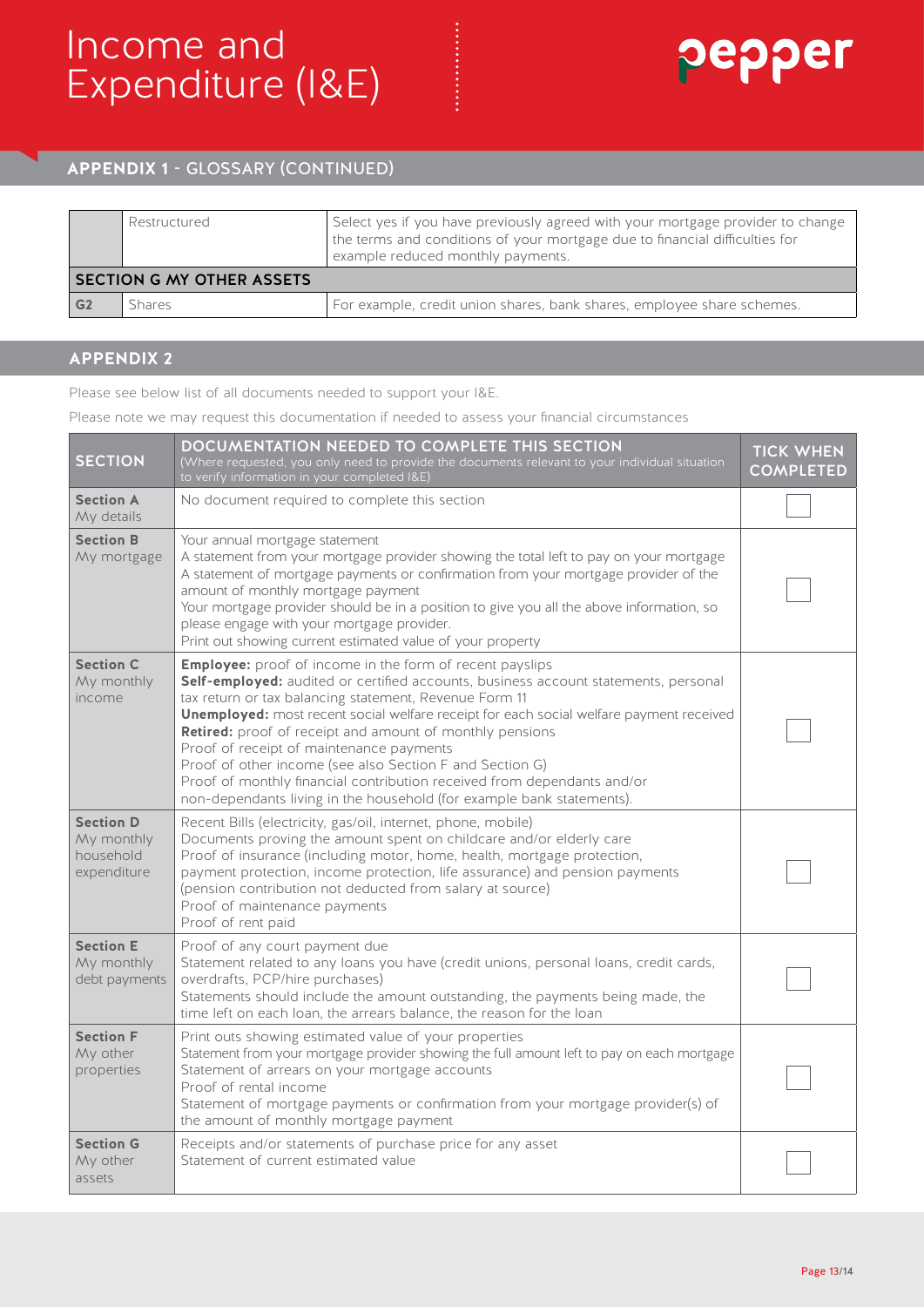# Income and Expenditure (I&E) Income Expenditure



NOTES

............